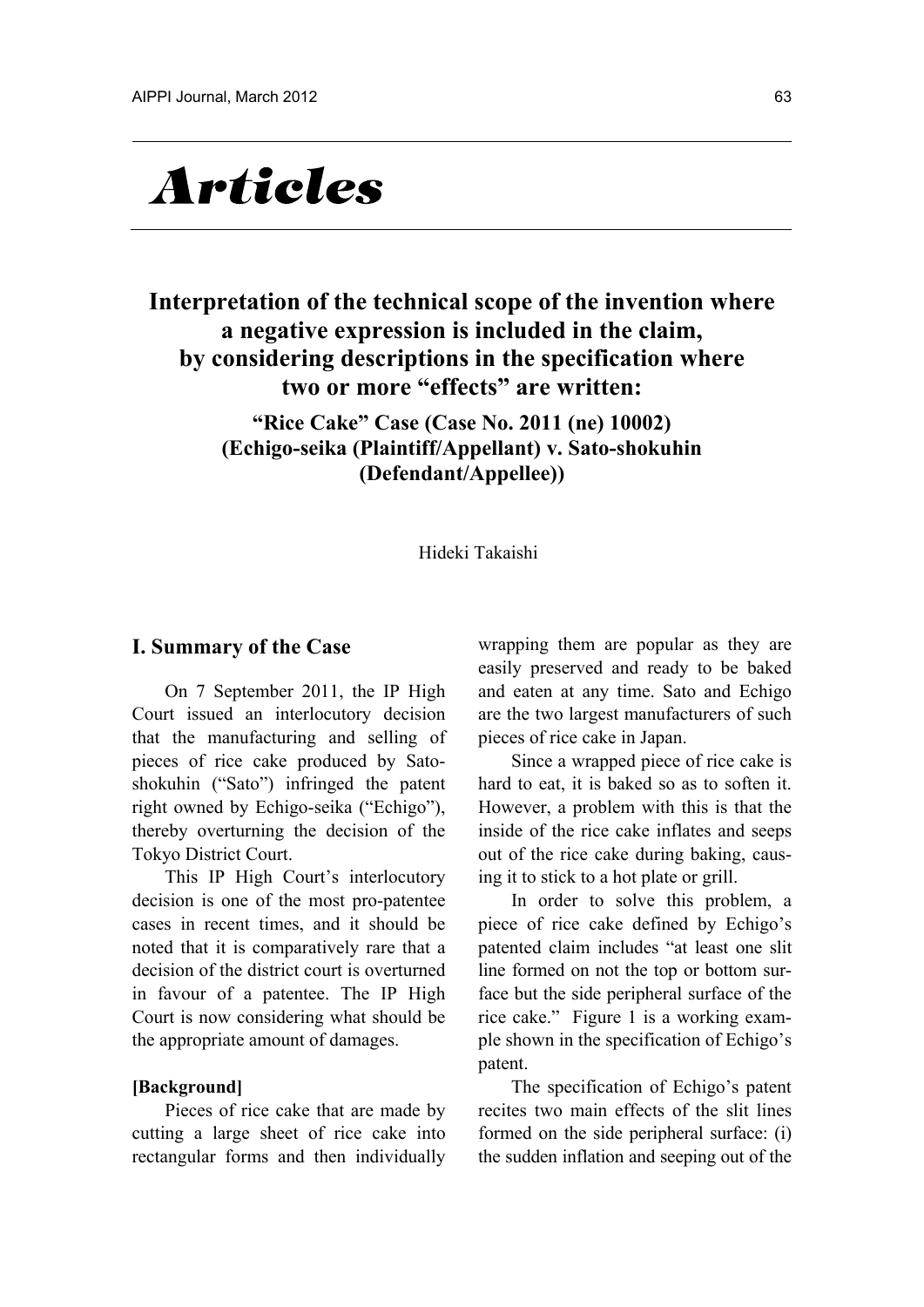inside of the rice cake can be restricted; and (ii) a bad appearance, caused by the slit lines after the piece of rice cake is baked, can be prevented (that is, the aesthetic appearance thereof can be maintained); and so on (Figure 2).

Pieces of rice cake manufactured by Sato have slit lines not only on their side surfaces but also on their top (or bottom) surface (Fig. 3).

## **[Issues]**

The first issue is whether the appellant's product (a piece of rice cake) falls within the technical scope of the invention defined by Echigo's (appellee's) patented claim (JP4111382).

More specifically, the issue is whether the requirement that "at least one slit line is formed on not the top or bottom surface but the side peripheral sur-



(Figures 1 and 2 are cited from the website of the courts in Japan; "http://www.courts.go.jp/hanrei/pdf/20110908113622.pdf")



Fig. 3

(Figure 3 is cited from the website of the courts in Japan; "http://www.courts.go.jp/hanrei/pdf/20110908113622.pdf")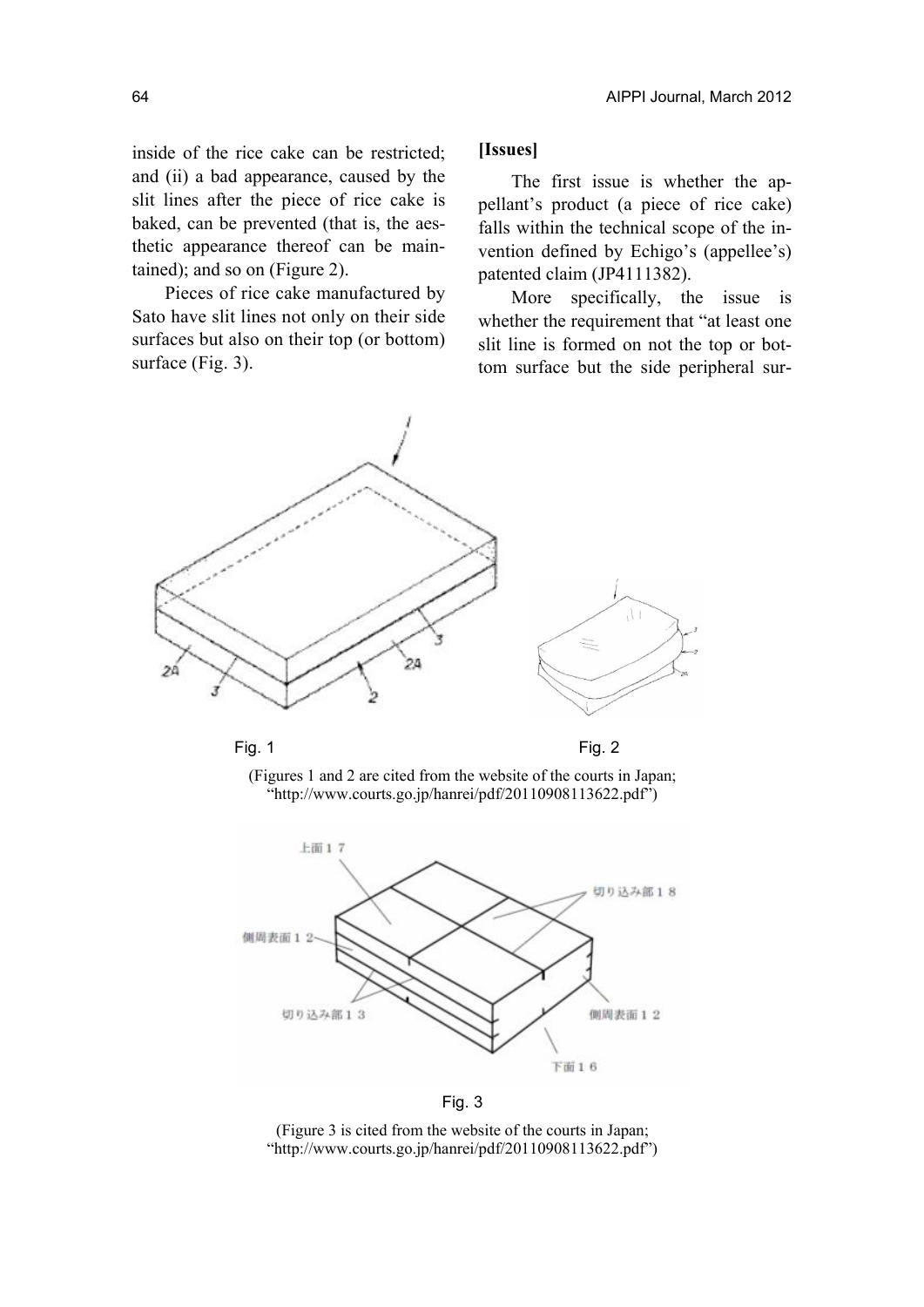face of the rice cake" should be narrowly interpreted as meaning NOT to include a rice cake having slit lines not only on its side surface but also on its top surface.

The second issue is whether Echigo's patent is invalid.

# **[Claim]**

At least one slit line or groove portion is formed on not the top or bottom surface but the side peripheral surface of a piece of rice cake which has a rectangular parallelepiped shape and is eaten after being baked on a net, and it is formed along the side peripheral surface.

This slit line or groove portion is formed so as to have round continuation along the side peripheral surface or formed on the opposite two sides of the side peripheral surface.

When the rice cake is baked, the upper side of this slit line or groove portion is raised and the content of the rice cake expands at the place of this slit line or groove portion like a sandwich or *monaka*; as a result, it is restrained such that the content of the rice cake expands outside.

(\* The claim language has been simplified by the author in order to aid understanding.)

# **II. Decision of Tokyo District Court (First Instance)**

#### **1. Issue 1 (Argument of Infringement)**

# 1. Overview

The Tokyo District Court found that a piece of rice cake having slit lines not only on its side surface but also on its top surface like Sato's product did NOT fall within the technical scope of the invention defined by Echigo's patented claim.

The reason for this is that the Tokyo District Court gave a narrow interpretation to the requirement that "at least one slit line is formed on not the top or bottom surface but the side peripheral surface of the rice cake"; this therefore did NOT include a rice cake which has slit lines on its top surface based on the descriptions in the specification of Echigo's patent.

2. Interpretation of the claim sentence itself

Echigo (Plaintiff) asserted that the phrase "not the top or bottom surface but" was inserted in order to clarify that "side peripheral surface" was not the "top or bottom surface"; however, the Tokyo District Court rejected this argument because if Echigo wished to clarify this, Echigo should have claimed, for example, "side peripheral surface ... which is not the top or bottom surface."

3. Descriptions in the specification of Echigo's patent

The Tokyo District Court found that descriptions in the specification of Echigo's patent showed, in essence, that (i) when a rice cake was broiled and eaten conventionally, due to the expansion that occurred when it was heated, the inside of the rice cake would seep out and soil the gridiron, (ii) in order to try to control this expansion, slit lines that crossed on the surface of rice cake were made; however, after baking, the area of the rice cake that expanded resembled a human's scar and, consequently, this method was abandoned, (iii) the objective was to "control the expansion caused by the swelling during baking and to utilise a rice cake whose aesthetic appearance should not be damaged" and, in order to achieve this, this invention "not only prepares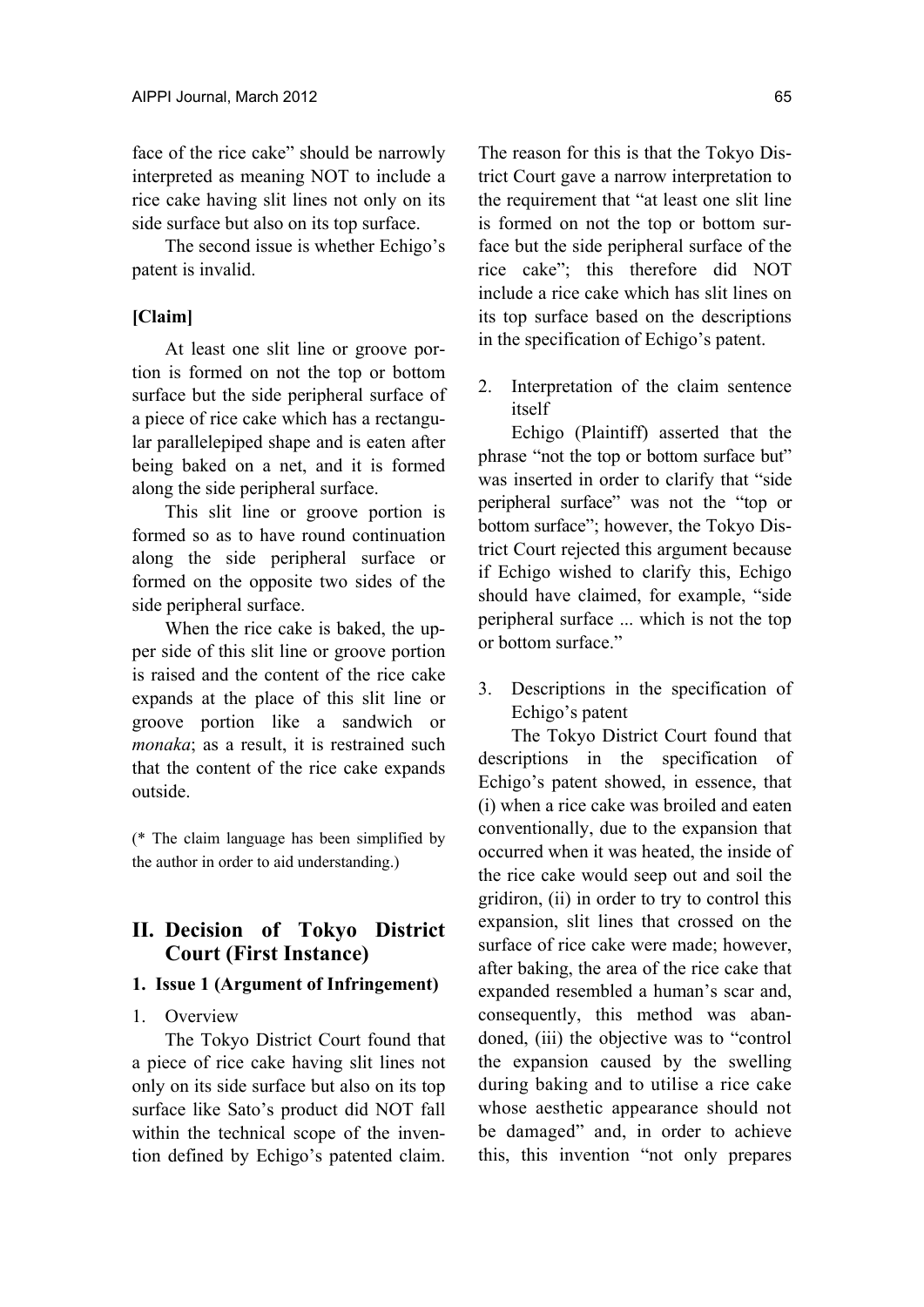such slit lines on the flat upper surface (flat crestal plane) of the rice cake but also prepares such slit lines on the side circumference surface", (vi) this invention achieves this objective by adopting this composition, and (v) the objective of "utilising a rice cake whose aesthetic appearance was not compromised by setting such a slit line" means, specifically, "not only that slit lines prepared on the side surface are hard to see compared to slit lines prepared on the flat upper surface (flat crestal plane) of the rice cake, but also that they are less likely to expand in a manner that resembles a human's scar; this should be avoided given that the side surface of a rice cake is more remote than the flat upper surface (flat crestal plane) of a rice cake from the top of an oven."

Echigo (Plaintiff) asserted that the phrase "not the top or bottom surface but" was necessary to specify the technical scope of the invention defined by Echigo's patented claim because if the phrase was not used and the claim was "at least one slit line is formed on the side peripheral surface of the rice cake," such a "side peripheral surface" could include three patterns as shown below; however, the Tokyo District Court rejected this argument because this invention is a rice cake which is baked on a net for cooking;

therefore "side peripheral surface of the rice cake" is normally assumed to be only as in Figure 1 below.

# 4. Prosecution History

After an examiner rejected Echigo's patent application, Echigo amended its claim that "one slit line is formed on only the side peripheral surface of the rice cake." However, because the examiner also rejected the amendment on the basis that such an amended invention was not included in the original specification, Echigo gave up pursuing the amendment and submitted an opinion asserting that the final claim, "at least one slit line is formed on not the top or bottom surface but the side peripheral surface of the rice cake," should not be limited to "... formed on only the side peripheral surface of the rice cake."

Echigo asserted that the history of amendments showed that the final claim did not mean "... formed on only the side peripheral surface of the rice cake;" however, the Tokyo District Court rejected this argument on the basis that the prosecution history only showed that Echigo submitted an opinion that matched Echigo's assertions, and such a prosecution history should not affect the interpretation of the claim.

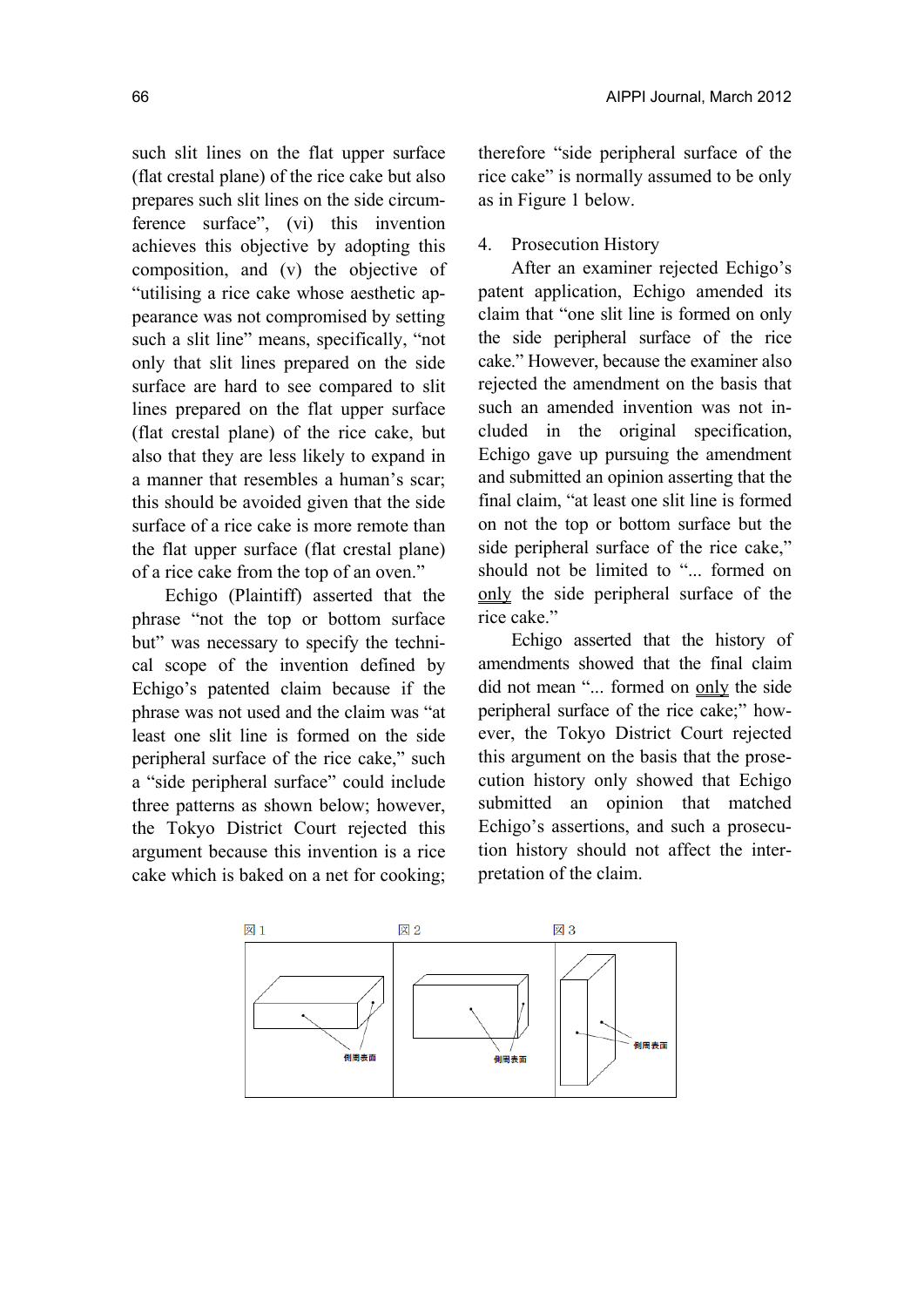#### **2. Issue 2 (Argument of Invalidity)**

Since Sato's product did not fall within the technical scope of the invention defined by Echigo's patented claim, there was no need to determine whether the patent was invalid or not.

# **III. Decision of IP High Court (Second Instance)**

# **1. Issue 1 (Argument of Infringement)**

#### 1. Overview

Contrary to the Tokyo District Court's decision, the IP High Court found that a piece of rice cake having slit lines not only on its side surface but also on its top surface fell within the technical scope of the invention defined by Echigo's patented claim because (I) such an interpretation is a natural understanding of the patented claim, and (II) such an interpretation matches the descriptions in the specification of Echigo's patent.

2. Interpretation of the claim sentence itself

As regards the natural understanding of the patented claim, the IP High Court pointed out that the patented claim does not include a punctuation mark as follows: "at least one slit line is formed on. not the top or bottom surface but, the side peripheral surface of the rice cake." The IP High Court found that because there is

no punctuation mark in said sentence, it is naturally understood that the phrase "not the top or bottom surface but" modifies the words "side peripheral surface," and the phrase does not exclude rice cakes that also have slit lines on the top or bottom surface.

3. Descriptions in the specification of Echigo's patent

As regards descriptions in the specification of Echigo's patent, the IP High Court found that there is no description in the specification of Echigo's patent that the above-mentioned effects ((i) sudden inflation and seeping out of the inside of the piece of rice cake can be restricted; and (ii) a bad appearance caused by the slit lines after the piece of rice cake is baked can be prevented (that is, the aesthetic appearance thereof can be maintained)) are not produced in the case where slit lines are provided on both the top and side surfaces of the rice cake.

The IP High Court also found that the phrase "not the top or bottom surface but" was inserted in order to clearly limit the claimed term "the side peripheral surface" only as shown in Figure 1 and in order to exclude surfaces as shown in Figures 2 and 3 below, because even though a rice cake is normally baked on a net for cooking as shown in Figure 1 below, it is possible to bake a rice cake as shown in Figure 2 or Figure 3.

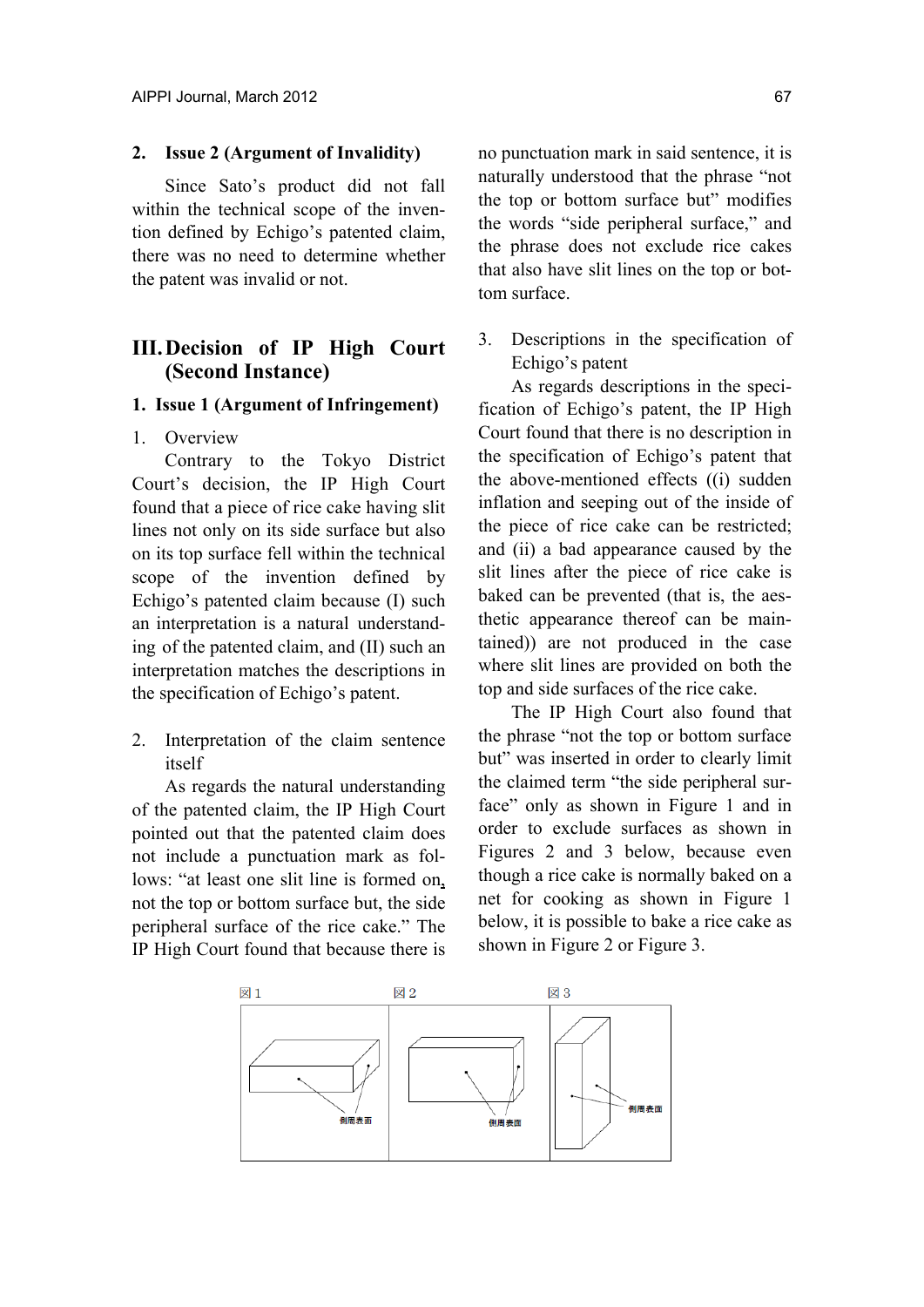The IP High Court additionally found that even if the appearance of the rice cake is damaged due to the slit lines on the top surface, a piece of rice cake having slit lines on its side and top surfaces would not be necessarily excluded from said technical scope because Echigo's patented invention aims to restrict the sudden inflation and seeping out of the interior of the rice cake.

The IP High Court found that even if a rice cake had slit lines on the top surface like Sato's product and it resembled a human's scar after baking to some extent, the slit lines formed on the side peripheral surface weaken the extent to which the slit lines formed on the top surface looked like a human's scar after baking because the seeping out of the interior of the piece of rice cake after sudden inflation should be reduced by the slit lines on the side peripheral surface.

# 4. Prosecution History

During the examination procedure for the patent application, Echigo amended the claims once so as to exclude a piece of rice cake having slit lines on its top or bottom surface. However, since the Examiner pointed out that the amendment had introduced new matter, Echigo withdrew it.

In this regard, Sato argued that since Echigo had once excluded rice cakes having slit lines on their top surfaces, Sato's rice cake having slit lines on its top surface did not fall within the technical scope of the invention defined by Echigo's patented claim (based on prosecution history estoppel).

However, the IP High Court did not accept Sato's argument, on the basis that Echigo should not be bound by its opinion that was submitted to the JPO but

which was later withdrawn, and that Echigo had consistently argued that a rice cake having slit lines on its side and top surfaces fell within the technical scope of the invention defined by its patented claim throughout the examination procedure, except in the argument regarding the withdrawn amendment.

# **2. Issue 2 (Argument of Invalidity) (Essence)**

Sato argued that it manufactured and sold rice cakes having slit lines on their side surfaces before the date of Echigo's patent application.

However, the IP High Court rejected Sato's argument, stating that (i) it had only limited confidence in a witness who appeared for Sato because some of his statements were contradicted by other evidence, and (ii) even though Sato submitted a piece of rice cake having slit lines on its side and top surfaces packed in a package and alleged that it had been manufactured and publicly sold by Sato before the date of Echigo's patent application, the fact that there were pictures of a rice cake drawn on the package with slit lines formed only on the top surface cast doubt over this submission.

In short, the IP High Court rejected Sato's argument.

# **IV. Analysis**

# **1. How to consider descriptions in the specification of a patent for claim interpretation**

# (1) General rule

Japanese Patent Law Article 70 reads that "(i) the technical scope of a patented invention shall be determined by the statements in the scope of claims attached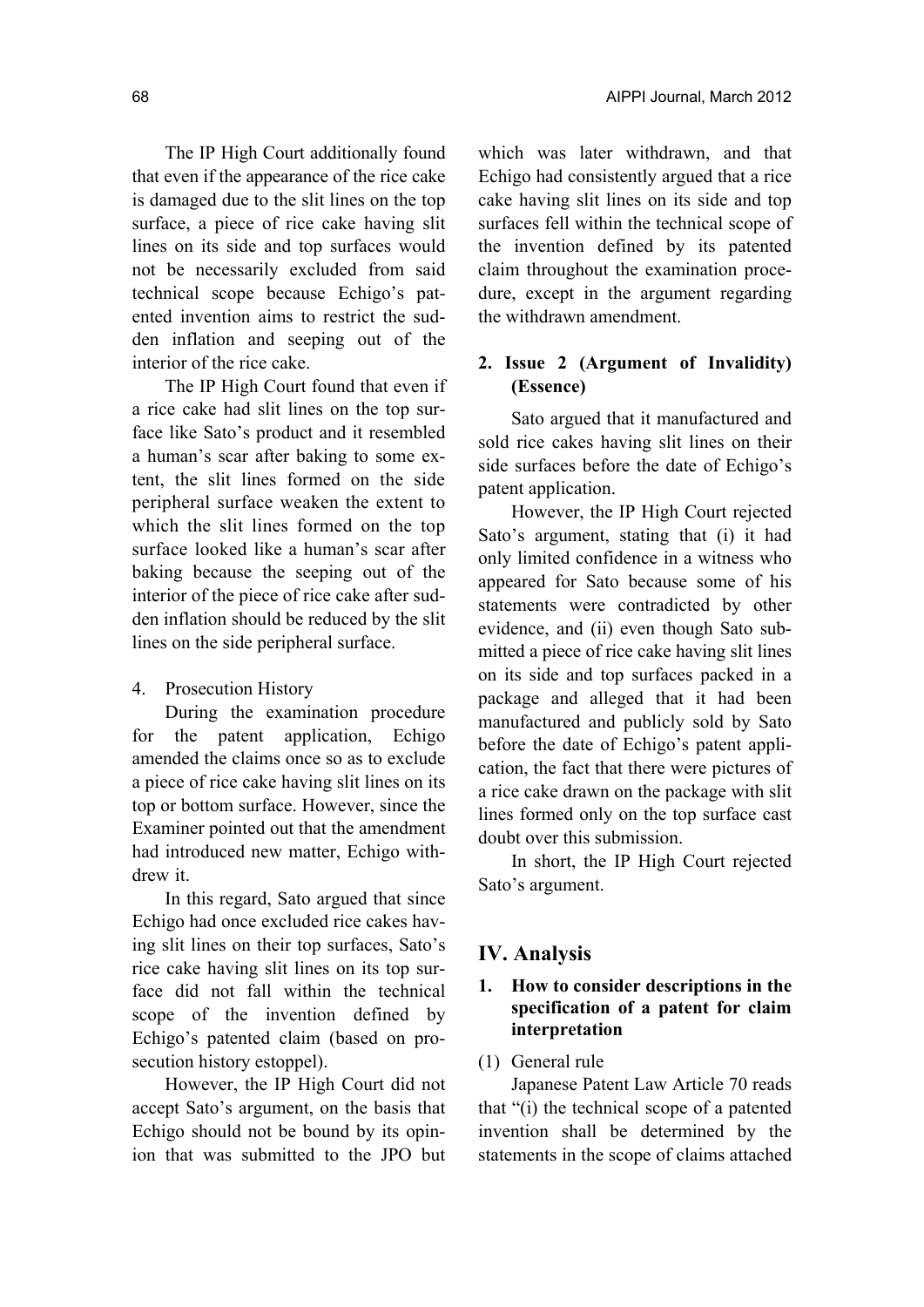to the application" and "(ii) in the case of the preceding paragraph, the meaning of each term used in the scope of claims shall be interpreted in the light of the statements in the description and drawings attached to the application."

Based on this Article 70-2, it is standard practice in the Japanese courts to consider the descriptions in the specification of a patent in order to interpret and construe claims. The question here is how to consider such descriptions for claim interpretation and construction.

Under the current practice, in most cases Japanese courts refer to descriptions in the patent specification to clarify the meaning of a claimed term or to interpret a claimed term more narrowly than the meaning of the term as defined in a typical dictionary. When interpreting a claimed term narrowly, Japanese courts often consider the "effects of the patented invention" written in the specification; in other words, Japanese courts often narrowly interpret a claimed term because, if interpreted broadly, it would not achieve the effect of the patented invention written in the specification.

As regards "effects of the patented invention written in the specification", there are two main factors to consider: (i) when a problem in the prior art is not perfectly solved but improved to some extent, and (ii) when only one of the two or more effects written in the specification is achieved.

(2) Analysis of this case

The most critical difference between the decisions of the Tokyo District Court and IP High Court was how to consider the "effects of the patented invention" written in Echigo's specification.

As mentioned above, it is standard

practice to interpret narrowly the technical scope of the invention based on descriptions regarding the effects of the patented invention in the specification of a patent. One of the important questions here is how to consider descriptions when two or more effects of the patented invention are written in the specification.

In this case, as stated above, the specification of Echigo's patent recites two main effects: (i) the sudden inflation and seeping out of the inside of the rice cake can be restricted; and (ii) a bad appearance, resembling a human's scar, caused by the slit lines after the rice cake is baked, can be prevented (that is, the aesthetic appearance thereof can be maintained).

The Tokyo District Court stated that Echigo's patented claim should be interpreted as strictly achieving both of the effects. The Tokyo District Court found that if a rice cake had slit lines on the top surface, like Sato's product, the slit lines resembled a human's scar after baking.

On the other hand, the IP High Court did not find that Echigo's patented claim should be interpreted as needing to achieve both of the effects in a comprehensive way; in other words, where one of the two effects is achieved, the IP High Court did not consider it necessary that the other effect must be comprehensively achieved. The IP High Court found that even if a rice cake had slit lines on the top surface like Sato's product and it looked like a human's scar after baking to some extent, the slit lines formed on the side peripheral surface weaken the extent to which the slit lines formed on the top surface looked like a human's scar after baking because the sudden seeping out of the interior of the piece of rice cake after rapid inflation should mainly affect the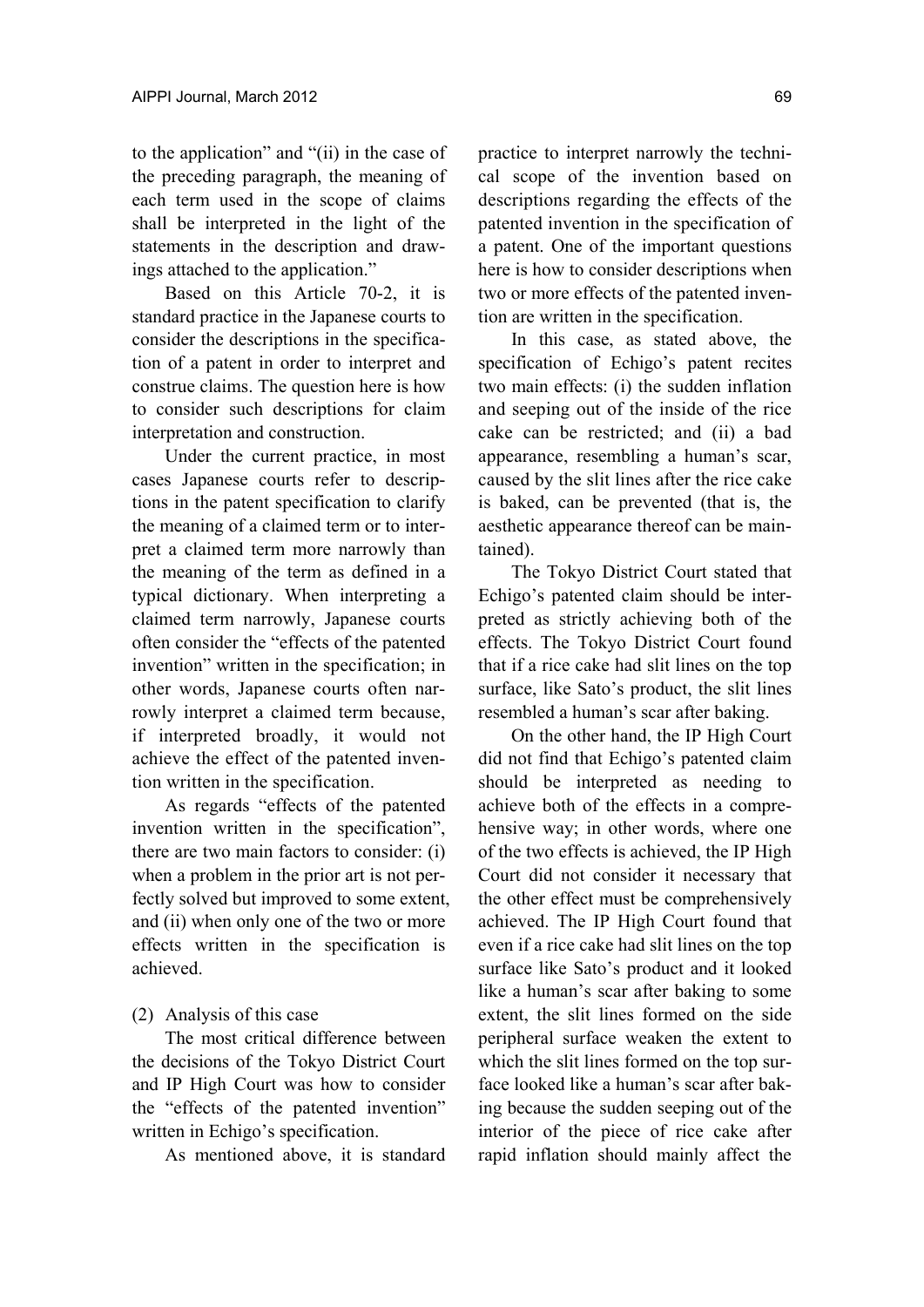slit lines formed on the side peripheral surface.

Whilst the decision of the Tokyo District Court was overturned by the IP High Court, a Japanese court very often interprets a patented claim narrowly based on descriptions in the specification of the patent and, in particular, descriptions regarding "effects" are mentioned to limit them. Therefore, as regards the strategy for preparing specifications, a patent applicant may want to avoid reciting too many "effects"; in other words, even if an applied invention may generate two or more effects, an applicant should consider whether writing all such effects in a specification contributes to the patentability of the applied invention. In order to establish a strong patent right in infringement cases before the courts, in most cases (except inventions for chemical, pharmaceutical, genetic or other kinds of inventions whose effects are not anticipated easily), an applicant should include only the most important effect and avoid mentioning any secondary or subsidiary effects that do not contribute to the patentability of the applied invention.

To understand such a patent application strategy under the current practice or tendency of Japanese courts in this area, it is worth studying the decision of the Tokyo District Court in this case.

#### **2. How to consider prosecution history for claim interpretation**

Under the current Japanese practice, the prosecution history generally does not favour a patent owner; in other words, the prosecution history generally only limits the technical scope of the invention defined by the patented claim.

In the first instance, even though Echigo submitted an opinion asserting that

the final claim, "at least one slit line is formed on not the top or bottom surface but the side peripheral surface of the rice cake," should not be limited to "... formed on only the side peripheral surface of the rice cake," the Tokyo District Court considered that such a prosecution history only showed that Echigo submitted an opinion that matched Echigo's assertions, and such a prosecution history should not affect the interpretation of the claim. Namely, the Tokyo District Court did not consider the opinion that Echigo submitted in the prosecution history before the Japan Patent Office (JPO) in its favour.

In the second instance, even though Echigo had once excluded rice cakes having slit lines on their top surface, the IP High Court considered that Echigo should not be bound by an opinion that it submitted to the JPO but which it later withdrew. As such, the IP High Court did not consider Echigo's amendment a limitation to the claim because such an amendment had been withdrawn.

Namely, he Tokyo District Court considered the file history limited the technical scope of the invention; the IP High Court also did not consider it in favour of the patentee but merely disregarded it on that basis that the amendment was already withdrawn. Therefore, on this point, the decisions of the Tokyo District Court and the IP High Court did not contradict each other.

According to the decision of the IP High Court, even if an applicant submits a petition of an amendment to limit claims, a court does not view such prosecution history as a limitation on the technical scope of the invention, provided that the petition is withdrawn. Therefore, when an examiner rejects an amendment,